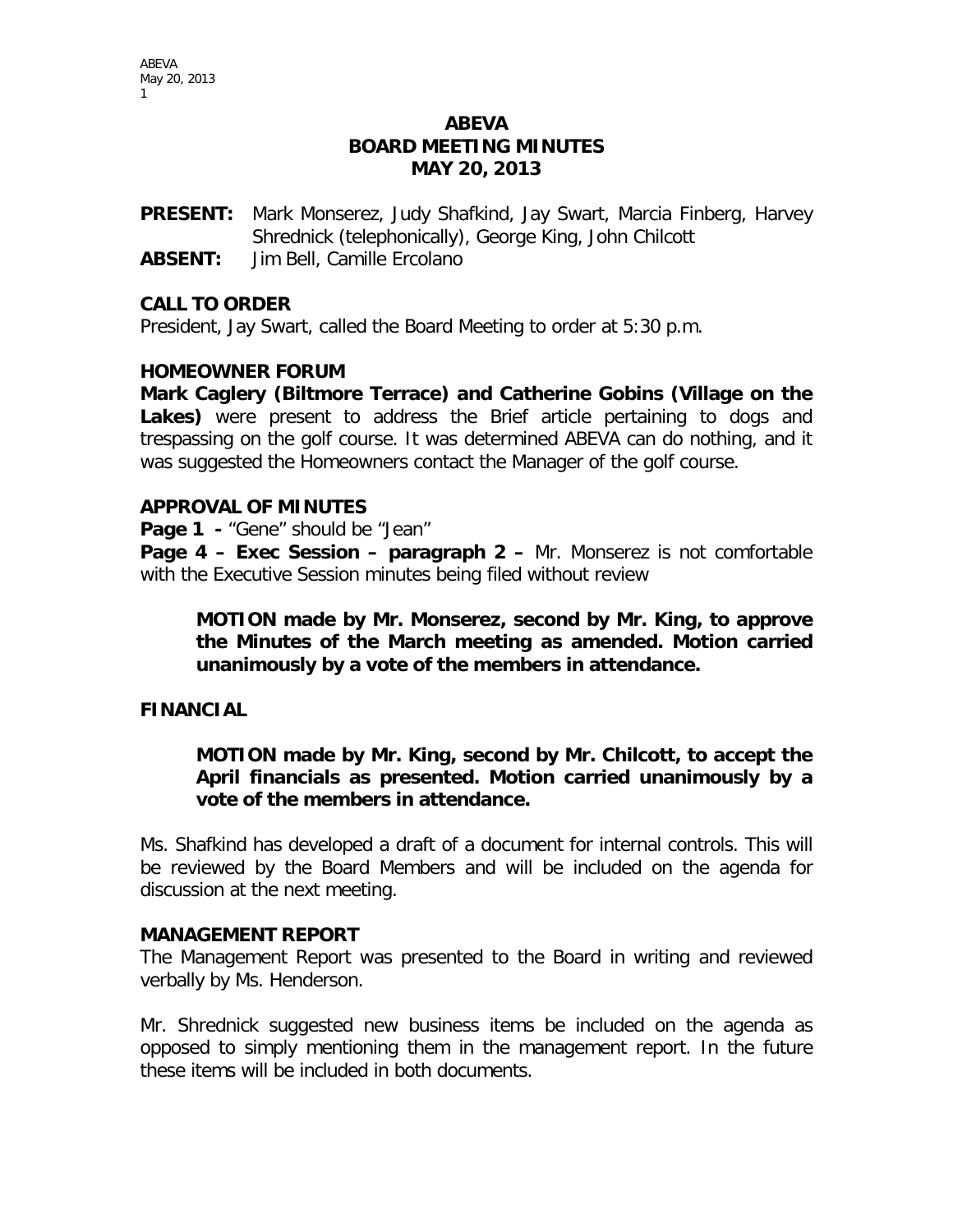ABEVA May 20, 2013 2

There was discussion with regard to the process for approving Architectural requests. At the present time they are reviewed by the Architectural Committee and then brought to the Board which significantly lengthens processing time. Mr. Shrednick stated as long as there is a Board Member on the Architectural Committee, there should not be a need to have all requests reviewed by the Board as a whole. The Committee should provide a report to the Board each month. Appeals would be presented to the full Board. It was determined the Committee will review the requests, forward their decision to Ms. Henderson, and she will send the approval or denial letter to the requesting Homeowner.

# **MOTION made by Mr. Monserez, second by Mr. Swart, to form an Election Committee. Motion carried unanimously by a vote of the members in attendance.**

John Chilcott, Marcia Finberg, Judith Shafkind, Jay Swart and Jim Bell who were elected at the most recent Annual Meeting will serve on the Election Committee.

# **MOTION made by Ms. Shafkind, second by Mr. King, to approve the extension to the lease for the office and to give up one of the two parking spaces. Motion carried unanimously by a vote of the members in attendance.**

Mr. Swart signed the lease.

**MOTION made by Mr. King, second by Mr. Monserez, to approve \$1,175.00 per year for Ms. Henderson's continuing education and maintaining her professional designations. Motion carried unanimously by a vote of the members in attendance.**

**MOTION made by Ms. Shafkind, second by Mr. King, to approve \$135.00 for the Notary Renewal for Ms. Henderson. Motion carried unanimously by a vote of the members in attendance.** 

This issue of self-mailing the Brief is tabled to a future meeting.

There was discussion with regard to security blasts. At the present time the Association has about 700 email addresses for residents. Mr. Swart and Ms. Henderson will work on a format for getting this information out to the residents. This will be included on the August agenda.

Board Members were in agreement to table the IT proposal to allow further time for review.